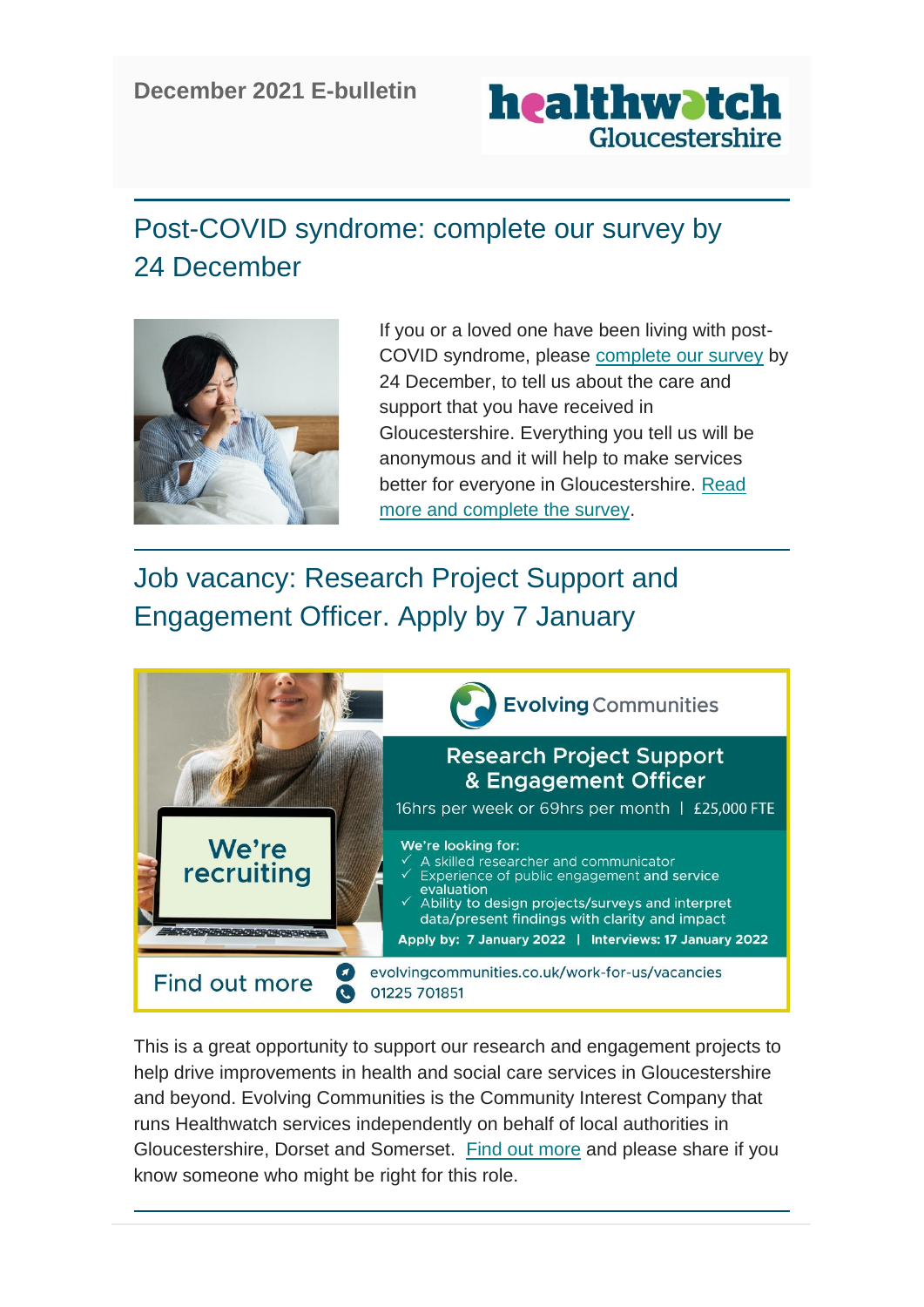# Aged 16-24? Our Young Listeners want to hear from you

Our Young Listeners are young volunteers who want to help make a difference to health and social care for other young people in Gloucestershire. They will be gathering feedback from young people until mid-February 2022, about the health and care services they use. They are particularly focusing on mental health, relationships, and how inclusive GP services are for young people.



Last month, we put a call out for individuals and those who work with young people aged 16-24 in Gloucestershire to [get in touch,](https://healthwatchgloucestershire.us3.list-manage.com/track/click?u=381cee1830e9e27f34f9e64ab&id=9cad1cfba7&e=5a7d9dae3a) so that we can arrange to gather feedback over the phone, by video call, or through face-to-face conversations and discussion groups. This month, we have made it even easier to have your say, with three new online surveys. So please do get involved or share and encourage others to take part.



Complete our surveys to tell us about your experience of:

- [Mental health services and support](https://healthwatchgloucestershire.us3.list-manage.com/track/click?u=381cee1830e9e27f34f9e64ab&id=75d4f6bc0a&e=5a7d9dae3a)
- [Relationship support](https://healthwatchgloucestershire.us3.list-manage.com/track/click?u=381cee1830e9e27f34f9e64ab&id=89df4d4c92&e=5a7d9dae3a)
- [GP attitudes \(inclusivity and accessibility\)](https://healthwatchgloucestershire.us3.list-manage.com/track/click?u=381cee1830e9e27f34f9e64ab&id=2e8fc308eb&e=5a7d9dae3a)

#### Have your say on pharmacies in Gloucestershire

Gloucestershire's Health and Wellbeing Board are asking residents to give feedback on pharmacies. We have been working with Gloucestershire County Council on their pharmaceutical needs assessment which comes round every year. It's an important piece of work that will help shape plans for the county in making sure that everyone has access to pharmacies and the range of services that they provide. Complete the survey before the end of January: [Pharmacy Services Survey.](https://healthwatchgloucestershire.us3.list-manage.com/track/click?u=381cee1830e9e27f34f9e64ab&id=ade1fb9905&e=5a7d9dae3a)

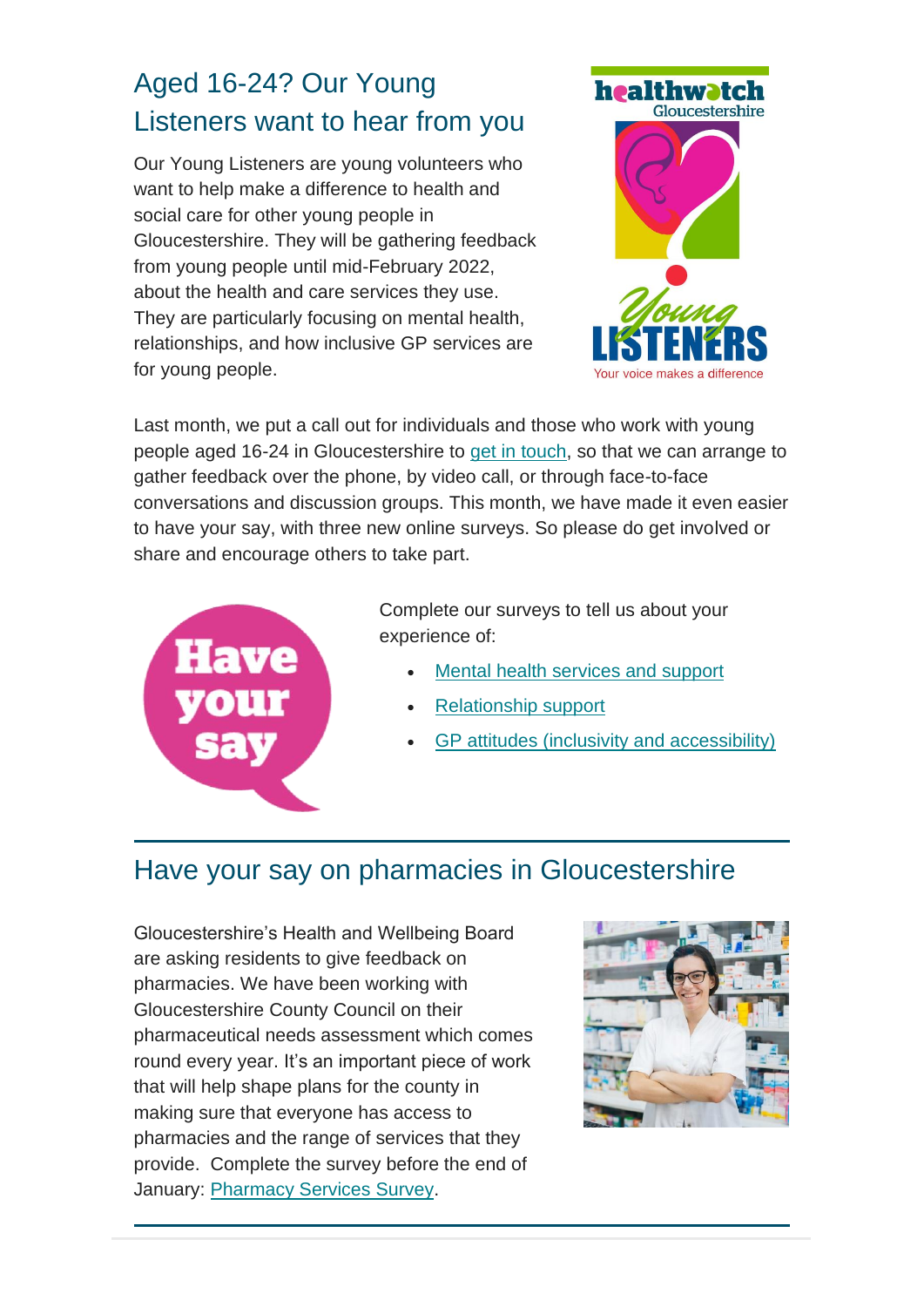### COVID update – keep informed, keep safe

The latest wave of COVID-19 is making its impact felt across the country. It is a fast-changing picture with the vaccination programme currently being prioritised everywhere. Local services are again making herculean efforts to deliver vaccinations alongside other crucial health and care services. For the latest information in Gloucestershire go to the local NHS website which is regularly updated: [Covid-19 Portal | NHS Gloucestershire CCG.](https://healthwatchgloucestershire.us3.list-manage.com/track/click?u=381cee1830e9e27f34f9e64ab&id=8dc82858f2&e=5a7d9dae3a)



If you need medical help and are unsure what to do, then NHS 111 is a good place to start. Call 111 or visit NHS 111 online [Get medical help -](https://healthwatchgloucestershire.us3.list-manage.com/track/click?u=381cee1830e9e27f34f9e64ab&id=9db2b9fe1b&e=5a7d9dae3a) [NHS 111.](https://healthwatchgloucestershire.us3.list-manage.com/track/click?u=381cee1830e9e27f34f9e64ab&id=9db2b9fe1b&e=5a7d9dae3a)



### Christmas wishes from Helen Webb, Healthwatch Gloucestershire Manager

"As another year draws to a close, I want to send you my very best wishes for a peaceful Christmas and a healthy, happy new year.

"Covid has continued to dominate health and care services and we have heard about extraordinary resilience as well as heart-breaking situations. Even as we get ready for the Christmas season, we are heading towards a challenging winter. We will continue to help guide people through these extraordinary times and make sure that those responsible for health and care in Gloucestershire understand and act on the experiences of our citizens.

"We couldn't do this without some amazing people, and I want to thank them. The team at Healthwatch Gloucestershire who have continued to work flexibly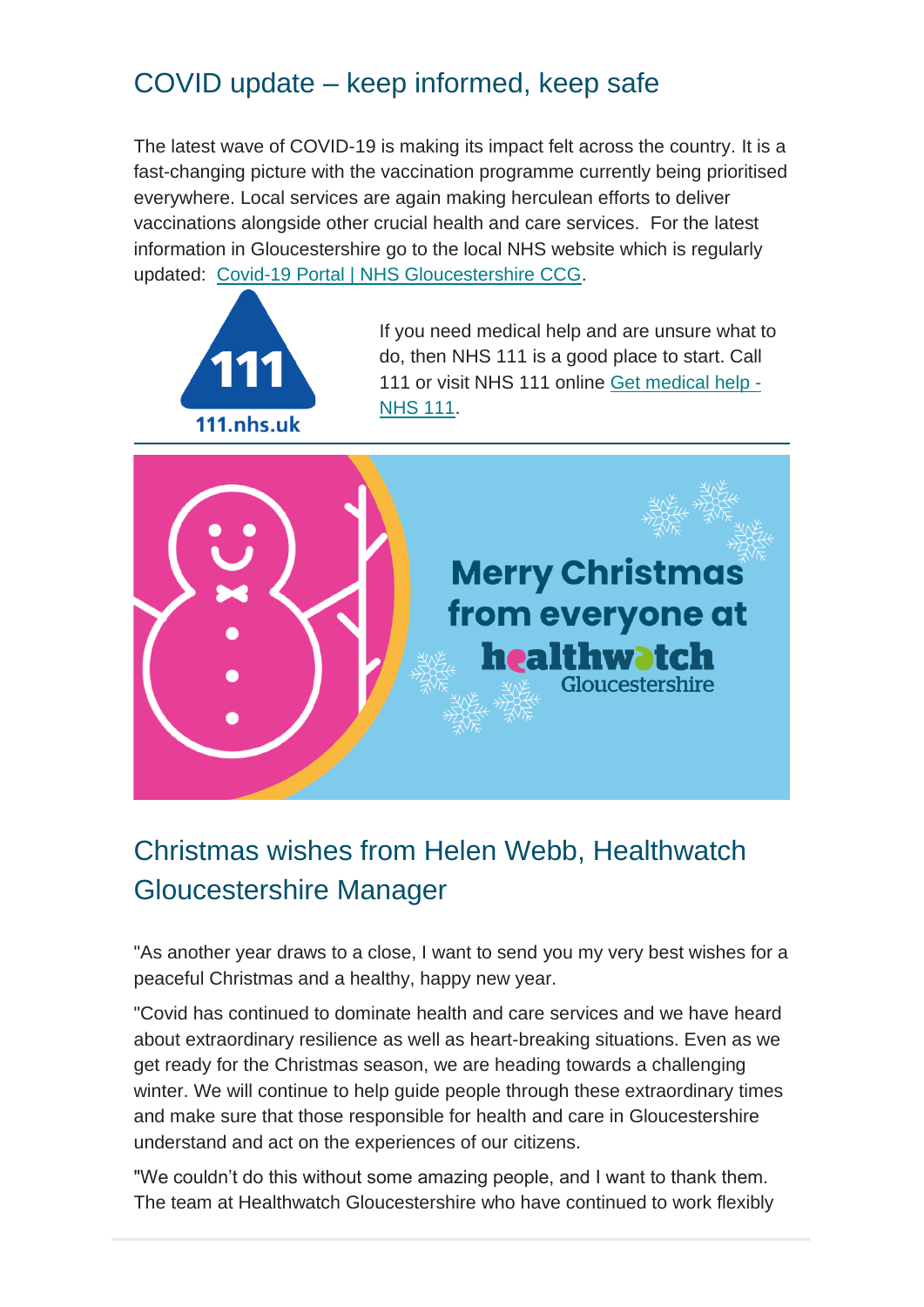to make sure that our focus is in all the right places. The Healthwatch Gloucestershire Board volunteers who have effectively steered us and made sure that we are effectively represented where it counts. Our incredible volunteers who have continued to give their time and helped us to be an effective voice for the people of Gloucestershire. Our partner organisations in the county, including voluntary and community organisations, who have worked with us with tireless dedication. And, most importantly, I want to thank the people of Gloucestershire who have taken the time to participate in our work through surveys, focus groups and interviews. A huge thank you also goes to every person who contacts us and who encourages others to contact us. The more we know about people's experience, the more we can make a difference."

#### Christmas and New Year closing

We will be closing for the Christmas break from on Friday 24 December and will return on Tuesday 4 January. You will find some useful information and links on our [website](https://healthwatchgloucestershire.us3.list-manage.com/track/click?u=381cee1830e9e27f34f9e64ab&id=e27d1c0007&e=5a7d9dae3a) that may help answer your questions. Alternatively, you can still leave us a message by [phone, email or](https://healthwatchgloucestershire.us3.list-manage.com/track/click?u=381cee1830e9e27f34f9e64ab&id=0a9bd58a12&e=5a7d9dae3a)  [through our webform](https://healthwatchgloucestershire.us3.list-manage.com/track/click?u=381cee1830e9e27f34f9e64ab&id=0a9bd58a12&e=5a7d9dae3a) and we will get back to you as soon as we can in the New Year.





#### Share your feedback

[Get in touch](https://healthwatchgloucestershire.us3.list-manage.com/track/click?u=381cee1830e9e27f34f9e64ab&id=adb287bdc5&e=5a7d9dae3a) to share your feedback and help make health and social care better for you and your community.



#### Share our news

If you know someone who would be interested in keeping up to date with our news or getting involved with our work, please share this bulletin and the [sign-up link.](https://healthwatchgloucestershire.us3.list-manage.com/track/click?u=381cee1830e9e27f34f9e64ab&id=74c538927c&e=5a7d9dae3a)

Speak up and help make health and social care better for you and your community